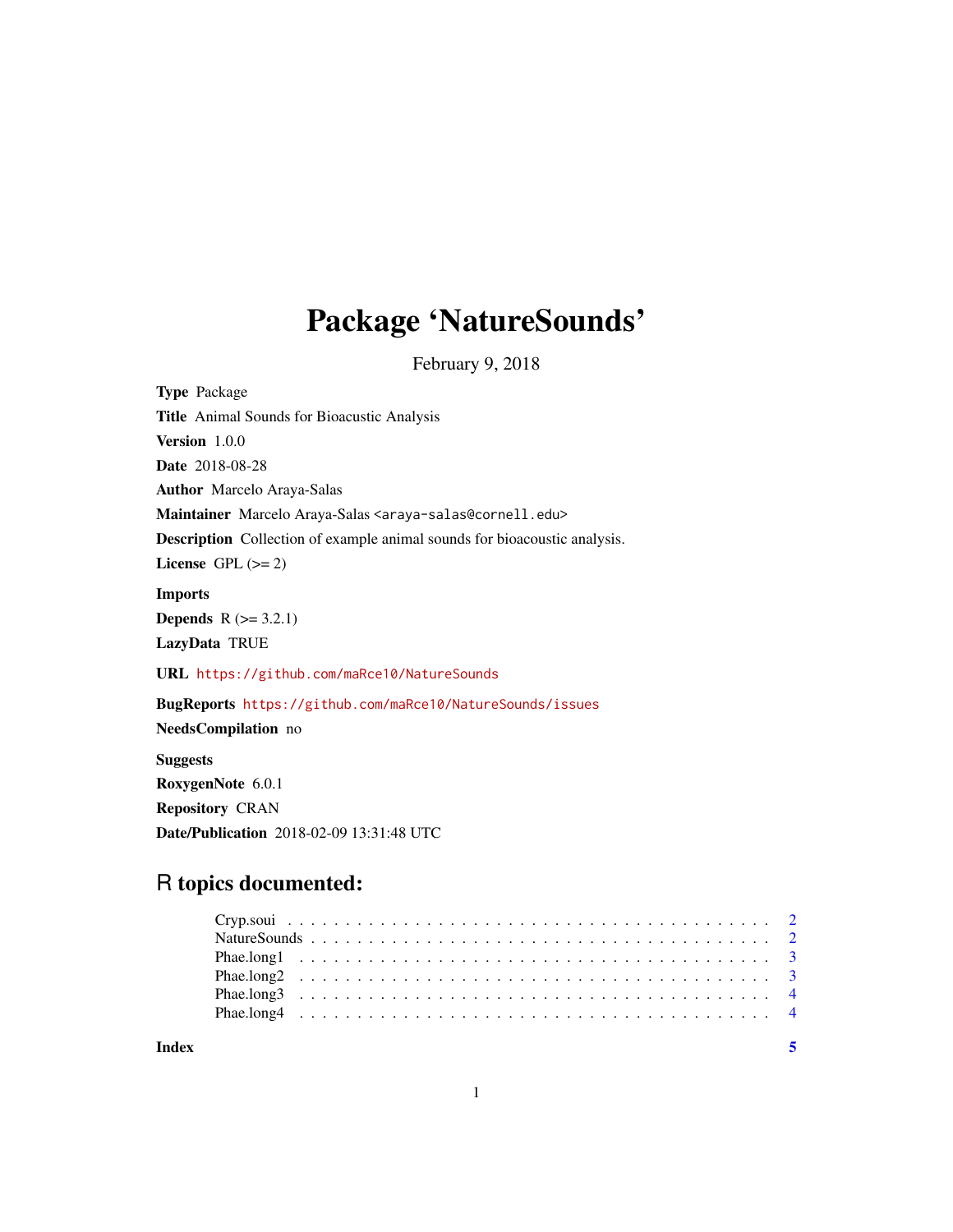<span id="page-1-0"></span>

#### Description

Acoustic recording of *Crypturellus soui* (Little Tinamou).

#### Usage

data(Cryp.soui)

#### Format

One .wav file:

Cryp.soui *Crypturellus soui* recording

#### Source

<http://www.xeno-canto.org/154190>

NatureSounds *AnimalSounds: Animal Sounds for Bioacustic Analysis*

### Description

NatureSounds is a package containing a collection of example animal sounds for bioacoustic analysis. The main goal is to provide example recordings to faciliate the development of bioacoustic tools in the R environment. When possible, selection tables with the time/frequency coordinates of the sounds in the example recordings will also be included. Note that this package does not contain any function. Check out the packages 'warbleR', 'tuneR' and 'seewave' for sound file manipulation and analysis in R.

#### Details

License: GPL  $(>= 2)$ 

#### Author(s)

Marcelo Araya-Salas

Maintainer: Marcelo Araya-Salas (<araya-salas@cornell.edu>)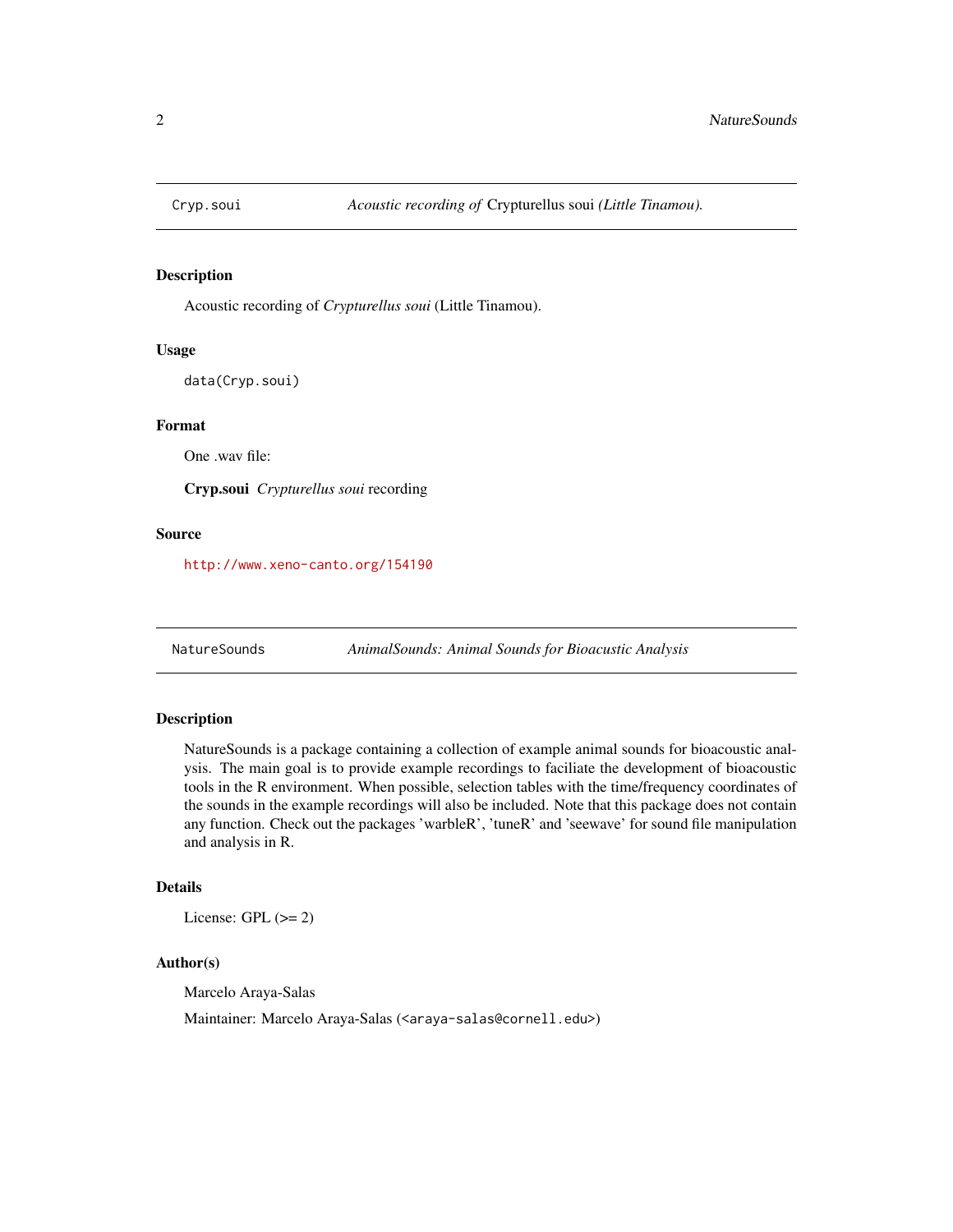<span id="page-2-0"></span>

#### Description

Audio recording #1 of *Phaethornis longirostris* (Long-billed Hermit).

#### Usage

data(Phae.long1)

# Format

One .wav file:

Phae.long1 *Phaethornis longirostris* #1 recording

#### Source

<http://www.xeno-canto.org/contributor/EMCWQLLKEW>

Phae.long2 *Audio recording #2 of* Phaethornis longirostris

### Description

Audio recording #2 of *Phaethornis longirostris* (Long-billed Hermit).

#### Usage

data(Phae.long2)

#### Format

One .wav file:

Phae.long2 *Phaethornis longirostris* #2 recording

#### Source

<http://www.xeno-canto.org/contributor/EMCWQLLKEW>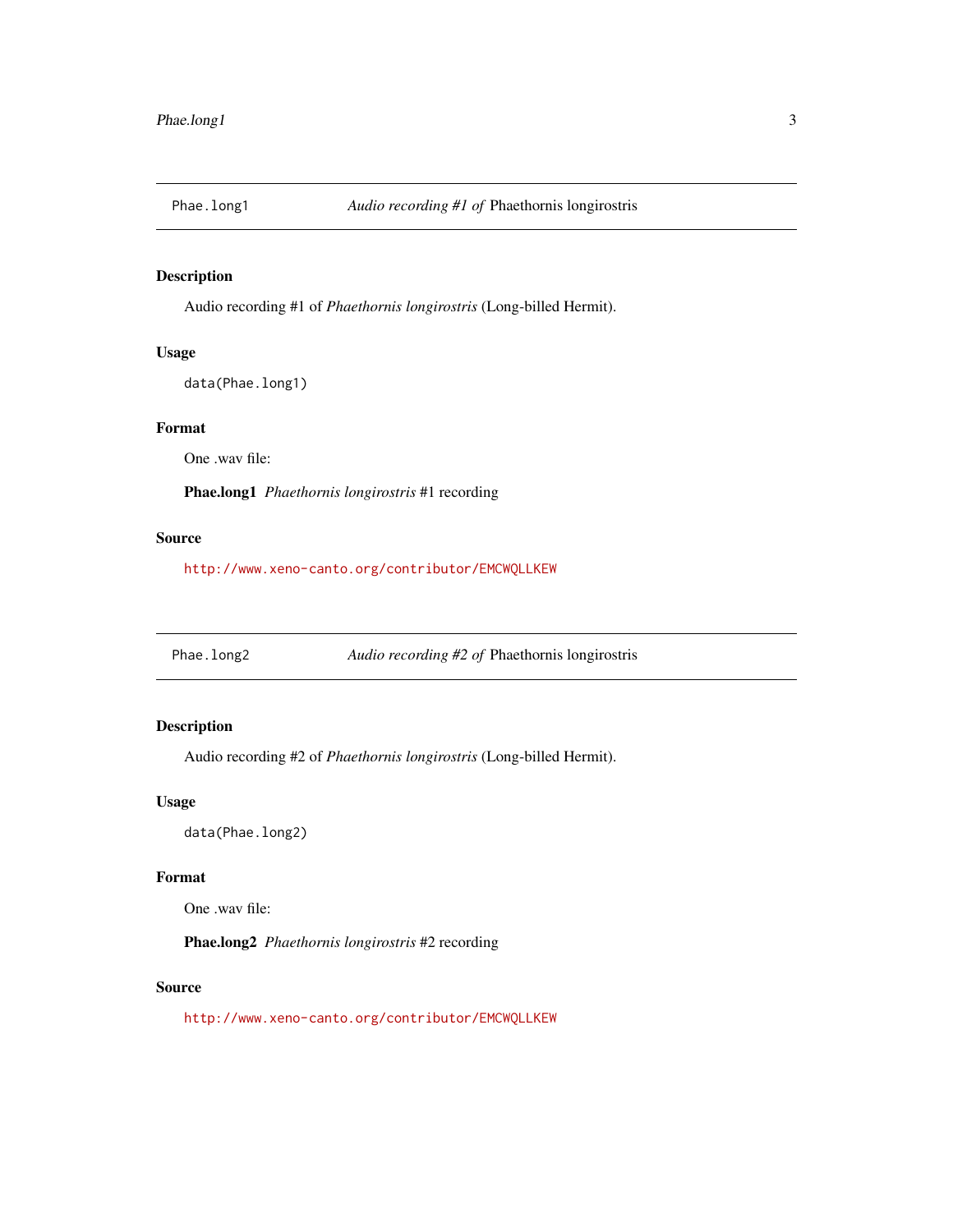<span id="page-3-0"></span>

#### Description

Audio recording #3 of *Phaethornis longirostris* (Long-billed Hermit).

#### Usage

data(Phae.long3)

#### Format

One .wav file:

Phae.long3 *Phaethornis longirostris* #3 recording

#### Source

<http://www.xeno-canto.org/contributor/EMCWQLLKEW>

Phae.long4 *Audio recording #1 of* Phaethornis longirostris

#### Description

Audio recording #4 of *Phaethornis longirostris* (Long-billed Hermit).

#### Usage

data(Phae.long4)

#### Format

One .wav file:

Phae.long4 *Phaethornis longirostris* #4 recording

#### Source

<http://www.xeno-canto.org/contributor/EMCWQLLKEW>